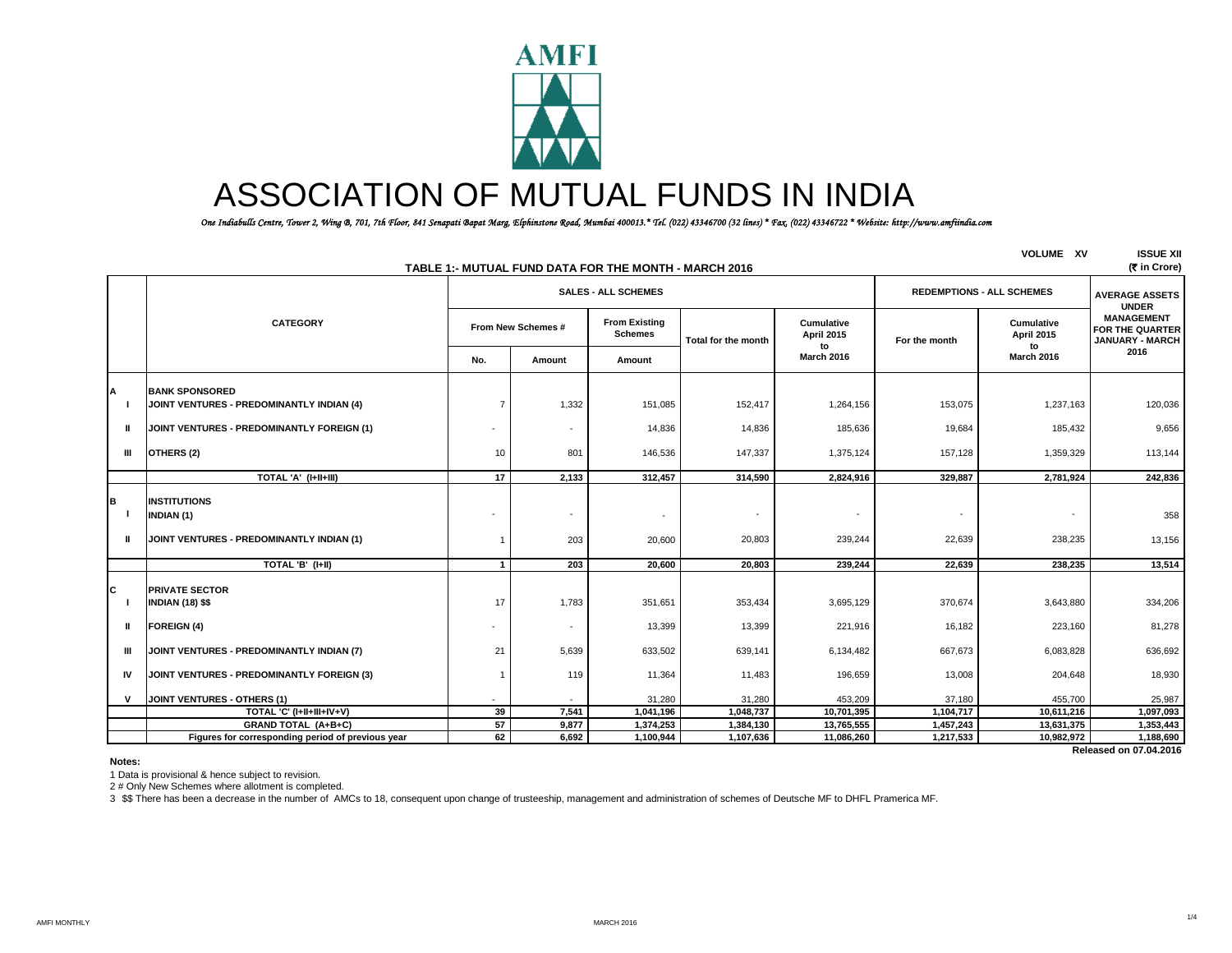| TABLE 2:- SALES DURING THE MONTH OF MARCH 2016 - TYPE AND CATEGORY WISE |  |
|-------------------------------------------------------------------------|--|
| 2.1 *NEW SCHEMES LAUNCHED (ALLOTMENT COMPLETED)                         |  |

| (रैं in Crore)<br>2.1 *NEW SCHEMES LAUNCHED (ALLOTMENT COMPLETED) |                      |          |                      |                  |                      |                          |                      |                          |  |
|-------------------------------------------------------------------|----------------------|----------|----------------------|------------------|----------------------|--------------------------|----------------------|--------------------------|--|
|                                                                   |                      | Open End |                      | <b>Close End</b> |                      | <b>Interval Fund</b>     | <b>TOTAL</b>         |                          |  |
|                                                                   | <b>No.of Schemes</b> | Amount   | <b>No.of Schemes</b> | Amount           | <b>No.of Schemes</b> | Amount                   | <b>No.of Schemes</b> | Amount                   |  |
| <b>INCOME</b>                                                     |                      |          | 52                   | 9,197            |                      |                          | 52                   | 9,197                    |  |
| <b>INFRASTRUCTURE DEBT FUND</b>                                   |                      |          |                      |                  |                      |                          |                      |                          |  |
| <b>EQUITY</b>                                                     |                      | 155      |                      |                  |                      |                          |                      | 155                      |  |
| <b>BALANCED</b>                                                   |                      |          |                      |                  |                      |                          |                      |                          |  |
| <b>LIQUID/MONEY MARKET</b>                                        |                      |          |                      |                  |                      |                          |                      |                          |  |
| <b>GILT</b>                                                       |                      |          |                      |                  |                      |                          |                      |                          |  |
| <b>IELSS - EQUITY</b>                                             |                      |          |                      | 322              |                      |                          |                      | 322                      |  |
| <b>GOLD ETF</b>                                                   |                      |          |                      |                  |                      |                          |                      |                          |  |
| <b>OTHER ETFS</b>                                                 |                      | 203      |                      |                  |                      |                          |                      | 203                      |  |
| <b>FUND OF FUNDS INVESTING</b>                                    |                      |          |                      |                  |                      |                          |                      | $\overline{\phantom{a}}$ |  |
| <b>OVERSEAS</b>                                                   |                      |          |                      |                  |                      | $\overline{\phantom{a}}$ |                      |                          |  |
| <b>TOTAL</b>                                                      |                      | 358      | 55                   | 9,519            |                      |                          | 57                   | 9,877                    |  |

#### **\*NEW SCHEMES LAUNCHED : OPEN END EQUITY : OPEN END OTHER ETFs : CLOSE END INCOME : CLOSE END ELSS EQUITY :** SBI Long Term Advantage Fund - Series III, Sundaram Long Term Tax Advantage Fund - Series II and UTI-Long Term Advantage Fund - Series III. LIC Nomura MF Exchange Traded Fund Nifty 100 Birla Sun Life Capital Protection Oriented Fund Series 30, Birla Sun Life Fixed Term Plan - Series NL (1148 Days) and Series NP (1163 Days); HDFC FMP 1132 D February 2016 (1) Series 35, 1148 D February 2016 (2) -Series 35, 92 D March 2016 (1) -Series 35, 1114 D March 2016 (1) -Series 35, 1140 D March 2016 (1) -Series 35, 1107 D March 2016 (1) - Series 36, 1120 D March 2016 (1) -Series 36 and 1190 D March 2016 (1) -Series 36; HSBC Fixed Term Series 125; ICICI Prudential Capital Protection Oriented Fund Series IX 1325 Days Plan E and 1120 Days Plan F, ICICI Prudential FMP Series 78 - 1150 Days Plan N, 1127 Days Plan R, 1130 Days Plan T, 1156 Days Plan U, 1281 Days Plan V, 1135 Days Plan W and 1115 Days Plan X; Indiabulls FMP Series V - (Plan 1) - 1175 Days; Kotak Capital Protection Oriented Scheme Series 3, Kotak FMP Series 191 and Series 192; Reliance Dual Advantage Fixed Tenure Fund IX - Plan A and Plan B, Reliance Fixed Horizon Fund XXX Series 10, Series 11, Series 12, Series 13, Series 14 and Series 17; SBI Debt Fund Series B -33 (1131 Days), Series B -34 (1131 Days), Series B -35 (1131 Days) and Series B -36 (1131 Days), SBI Dual Advantage Fund -Series XIV and Series XV; Sundaram Capital Protection Oriented Fund 5 Years (Series 7), Sundaram Fixed Term Plan - HI, Sundaram Hybrid Fund - Series - O and Series P; UTI Dual Advantage Fixed Term Fund -Series III - I (1998 Days), UTI-Capital Protection Oriented Scheme- Series VII-II (1281 Days) and Series VII-III (1279 Days), UTI Fixed Term Income Fund Series XXIV - V (1132 Days), VI (1181 Days), VII (1182 Days), VIII (1184 Days), IX (1183 Days) and X (1118 Days). DSP BlackRock Equity Savings Fund

|                                 | <b>2.2 EXISTING SCHEMES</b><br>Open End<br><b>Close End</b> |           |                      |        | <b>Interval Fund</b><br><b>TOTAL</b> |                          |                      |           |
|---------------------------------|-------------------------------------------------------------|-----------|----------------------|--------|--------------------------------------|--------------------------|----------------------|-----------|
|                                 |                                                             |           |                      |        |                                      |                          |                      |           |
|                                 | <b>No.of Schemes</b>                                        | Amount    | <b>No.of Schemes</b> | Amount | <b>No.of Schemes</b>                 | Amount                   | <b>No.of Schemes</b> | Amount    |
| <b>INCOME</b>                   | 261                                                         | 46,740    | 1,339                |        | 78                                   | 186                      | 1678                 | 46,926    |
| <b>INFRASTRUCTURE DEBT FUND</b> |                                                             |           |                      | 173    |                                      | $\overline{\phantom{a}}$ |                      | 173       |
| <b>IEQUITY</b>                  | 315                                                         | 10,957    | 97                   |        |                                      |                          | 412                  | 10,958    |
| <b>BALANCED</b>                 | 28                                                          | 3,846     |                      |        |                                      |                          | 28                   | 3,846     |
| <b>LIQUID/MONEY MARKET</b>      | 53                                                          | 1,305,687 |                      |        |                                      |                          | 53                   | 1,305,687 |
| <b>GILT</b>                     | $4^{\circ}$                                                 | 2,059     |                      |        |                                      |                          | 41.                  | 2,059     |
| <b>ELSS - EQUITY</b>            | -42                                                         | 1,931     | 15                   |        |                                      |                          | 57                   | 1,931     |
| <b>GOLD ETF</b>                 |                                                             |           |                      |        |                                      |                          | 13 <sub>1</sub>      |           |
| <b>OTHER ETFS</b>               | 44                                                          | 2,654     |                      |        |                                      |                          | 44                   | 2,654     |
| <b>FUND OF FUNDS INVESTING</b>  | 30                                                          | 19        |                      |        |                                      |                          | 30 <sup>l</sup>      | 19        |
| <b>OVERSEAS</b>                 |                                                             |           |                      |        |                                      | $\overline{\phantom{a}}$ |                      |           |
| <b>TOTAL</b>                    | 827                                                         | 1,373,893 | 1,458                | 174    | 78                                   | 186                      | 2363                 | 1,374,253 |

| <b>2.3 TOTAL OF ALL SCHEMES</b>                   |                      |           |                      |                  |                      |        |                      |           |
|---------------------------------------------------|----------------------|-----------|----------------------|------------------|----------------------|--------|----------------------|-----------|
|                                                   | Open End             |           |                      | <b>Close End</b> | <b>Interval Fund</b> |        | <b>TOTAL</b>         |           |
|                                                   | <b>No.of Schemes</b> | Amount    | <b>No.of Schemes</b> | Amount           | <b>No.of Schemes</b> | Amount | <b>No.of Schemes</b> | Amount    |
| <b>INCOME</b>                                     | 261                  | 46,740    | 1,391                | 9,197            | 78                   | 186    | 1,730                | 56,123    |
| <b>INFRASTRUCTURE DEBT FUND</b>                   |                      |           |                      | 173              |                      |        |                      | 173       |
| <b>EQUITY</b>                                     | 316                  | 11,112    | 97                   |                  |                      |        | 413                  | 11,113    |
| <b>BALANCED</b>                                   | 28                   | 3,846     |                      |                  |                      |        | 28                   | 3,846     |
| <b>LIQUID/MONEY MARKET</b>                        | 53                   | 1,305,687 |                      |                  |                      |        | 53                   | 1,305,687 |
| <b>GILT</b>                                       | 41                   | 2,059     |                      |                  |                      |        | 41                   | 2,059     |
| <b>IELSS - EQUITY</b>                             | 42                   | 1,931     | 18                   | 322              |                      |        | 60                   | 2,253     |
| <b>GOLD ETF</b>                                   | 13                   |           |                      |                  |                      |        | 13                   |           |
| <b>OTHER ETFS</b>                                 | 45                   | 2,857     |                      |                  |                      |        | 45                   | 2,857     |
| <b>FUND OF FUNDS INVESTING</b><br><b>OVERSEAS</b> | 30                   | 19        |                      |                  | ٠.                   |        | 30                   | 19        |
| <b>TOTAL</b>                                      | 829                  | 1,374,251 | 1,513                | 9,693            | 78                   | 186    | 2420                 | 1,384,130 |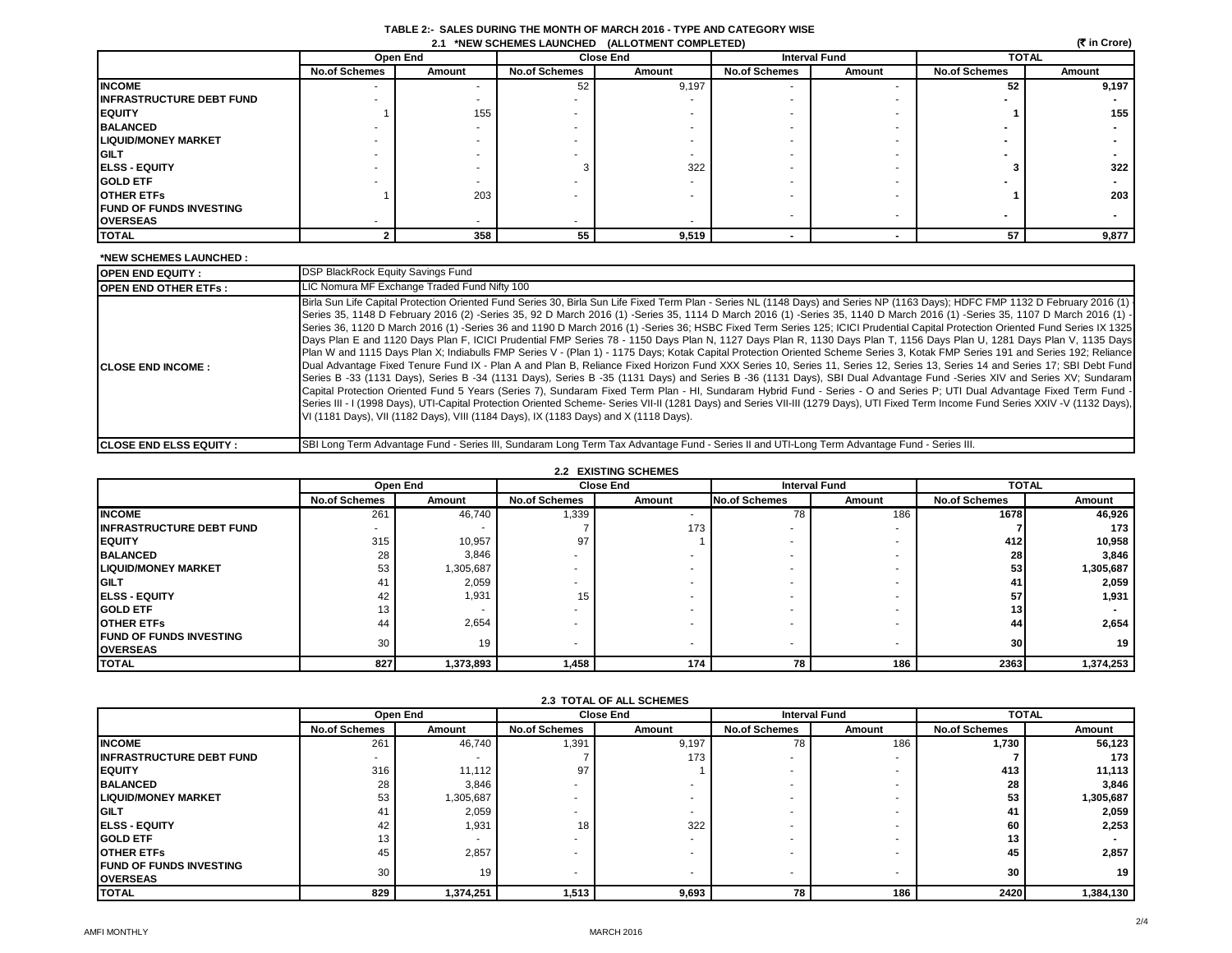### **Table 3:-**

## **REDEMPTIONS / REPURCHASES DURING THE MONTH OF MARCH 2016**

| (₹ in Crore)<br><b>CATEGORY &amp; TYPE WISE</b>   |           |                          |                          |              |                                         |                                               |                                              |  |  |
|---------------------------------------------------|-----------|--------------------------|--------------------------|--------------|-----------------------------------------|-----------------------------------------------|----------------------------------------------|--|--|
|                                                   | Open End  | <b>Close End</b>         | <b>Interval Fund</b>     | <b>TOTAL</b> | Net Inflow / (Outflow)<br>For the Month | Net Inflow / (Outflow) Net Inflow / (Outflow) | For the Current Year   For the Previous Year |  |  |
| <b>INCOME</b>                                     | 69,488    | 372                      | 311                      | 70,171       | (14,048)                                | 14,738                                        | 4,875                                        |  |  |
| <b>INFRASTRUCTURE DEBT FUND</b>                   |           | $\overline{\phantom{a}}$ |                          |              | 173                                     | 403                                           | 188                                          |  |  |
| <b>EQUITY</b>                                     | 13,992    | 327                      |                          | 14,319       | (3,206)                                 | 67,611                                        | 68,121                                       |  |  |
| <b>BALANCED</b>                                   | 3,768     | $\overline{\phantom{a}}$ | $\overline{\phantom{0}}$ | 3,768        | 78                                      | 19,743                                        | 9,826                                        |  |  |
| <b>LIQUID/MONEY MARKET</b>                        | 1,364,292 | $\overline{\phantom{a}}$ |                          | 1,364,292    | (58, 605)                               | 17,109                                        | 9,782                                        |  |  |
| <b>GILT</b>                                       | 3,132     | $\overline{\phantom{a}}$ |                          | 3,132        | (1,073)                                 | 759                                           | 7,712                                        |  |  |
| <b>ELSS - EQUITY</b>                              | 320       | 97                       |                          | 417          | 1,836                                   | 6,413                                         | 2,908                                        |  |  |
| <b>GOLD ETFS</b>                                  | 105       | $\overline{\phantom{a}}$ |                          | 105          | (105)                                   | (903)                                         | (1, 475)                                     |  |  |
| <b>OTHER ETFS</b>                                 | 991       | $\overline{\phantom{a}}$ |                          | 991          | 1,866                                   | 8,724                                         | 2,251                                        |  |  |
| <b>FUND OF FUNDS INVESTING</b><br><b>OVERSEAS</b> | 48        | $\overline{\phantom{a}}$ |                          | 48           | (29)                                    | (417)                                         | (900)                                        |  |  |
| <b>TOTAL</b>                                      | 1,456,136 | 796                      | 311                      | 1,457,243    | (73, 113)                               | 134,180                                       | 103,288                                      |  |  |

**Table 4:-**

## **ASSETS UNDER MANAGEMENT AS ON MARCH 31, 2016 CATEGORY & TYPE WISE**

| <b>CATEGORY &amp; TYPE WISE</b>                   |           |                  |                      |              |            |  |  |  |
|---------------------------------------------------|-----------|------------------|----------------------|--------------|------------|--|--|--|
|                                                   | Open End  | <b>Close End</b> | <b>Interval Fund</b> | <b>TOTAL</b> | % to Total |  |  |  |
| <b>INCOME</b>                                     | 408,610   | 149,022          | 7,827                | 565,459      | 46         |  |  |  |
| <b>INFRASTRUCTURE DEBT FUND</b>                   |           | 1,730            |                      | 1,730        | @          |  |  |  |
| <b>IEQUITY</b>                                    | 327,034   | 17,673           |                      | 344.707      | 28         |  |  |  |
| <b>BALANCED</b>                                   | 39.146    |                  |                      | 39,146       | 3          |  |  |  |
| <b>LIQUID/MONEY MARKET</b>                        | 199.404   |                  |                      | 199,404      | 16         |  |  |  |
| <b>IGILT</b>                                      | 16.306    |                  |                      | 16,306       |            |  |  |  |
| <b>IELSS - EQUITY</b>                             | 38,886    | 2.810            |                      | 41,696       | 4          |  |  |  |
| <b>GOLD ETF</b>                                   | 6,346     |                  |                      | 6,346        |            |  |  |  |
| <b>OTHER ETFS</b>                                 | 16.063    |                  |                      | 16,063       |            |  |  |  |
| <b>FUND OF FUNDS INVESTING</b><br><b>OVERSEAS</b> | 1.967     |                  |                      | 1.967        | @          |  |  |  |
| <b>ITOTAL</b><br>$\sim$ $\sim$ $\sim$ $\sim$      | 1,053,762 | 171,235          | 7,827                | 1,232,824    | 100        |  |  |  |

**@ Less than 1 %.**

| (₹ in Crore)<br>DATA ON FUND OF FUNDS (DOMESTIC) - MARCH 2016<br>Table 5:- |                |              |            |                                                              |                                                            |
|----------------------------------------------------------------------------|----------------|--------------|------------|--------------------------------------------------------------|------------------------------------------------------------|
|                                                                            | No. of Schemes | <b>Sales</b> | Redemption | Assets under<br><b>Management</b><br>as on<br>March 31, 2016 | <b>Average Assets under</b><br>Management for the<br>Month |
| <b>Fund of Funds</b>                                                       | 41             | 61           | 177        | 5,392                                                        | 5,436                                                      |

**Note :**

1. Fund of Funds is a scheme wherein the assets are invested in the existing schemes of mutual funds and hence, the figures indicated herein are included in tables 1 to 4. Data on fund of funds is given for information only.